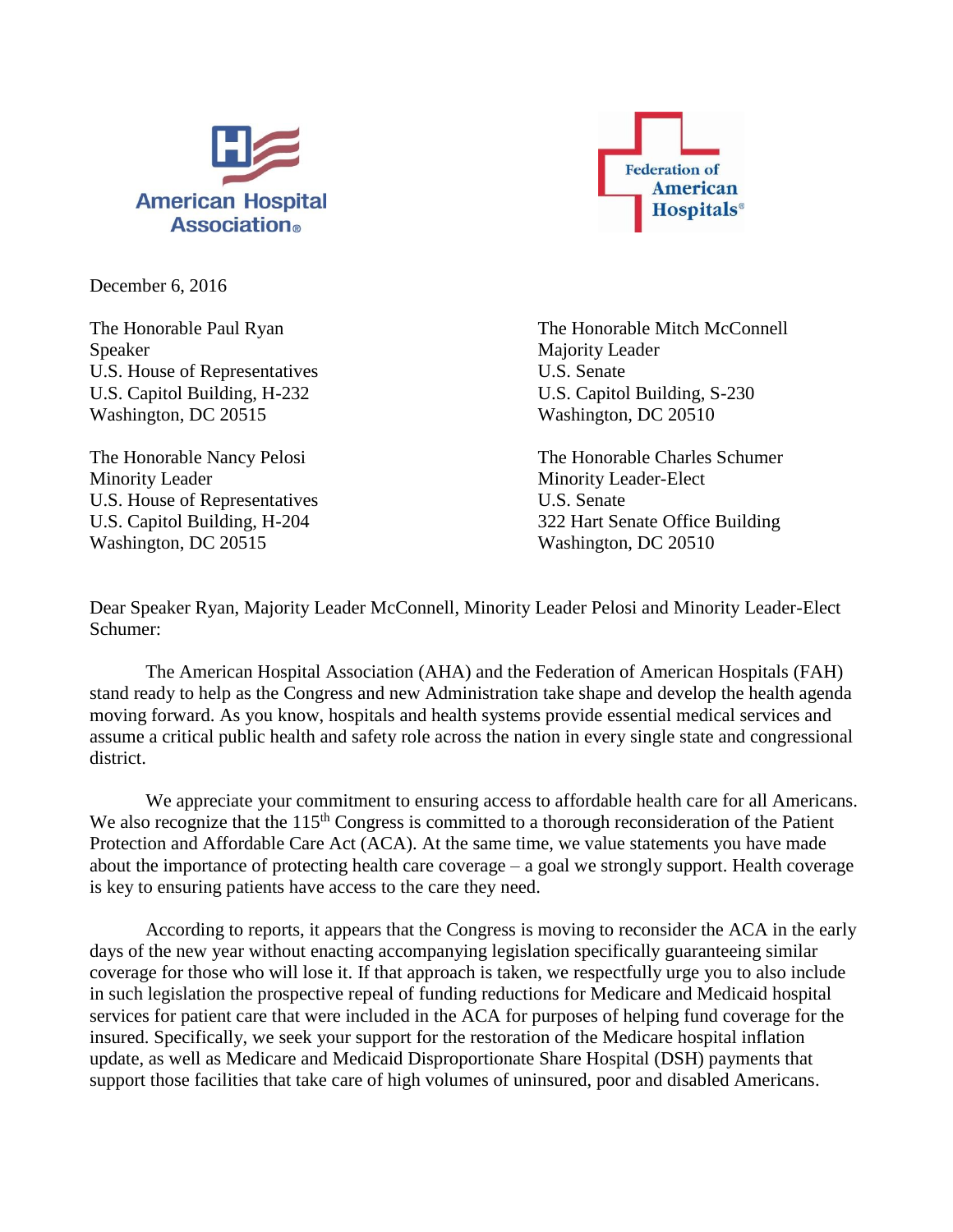December 6, 2016 Page 2 of 3

Restoring these cuts for the future is absolutely essential to enable hospitals and health systems to provide the care that the patients and communities we serve both expect and deserve.

ACA repeal and replace legislation sponsored by Department of Health and Human Services Secretary-nominee Tom Price is an example of providing a "clean slate," which would protect hospitals from destabilizing cuts that would jeopardize access to high-quality services. In contrast, The Restoring American's Healthcare Freedom Reconciliation Act of 2015 (H.R. 3762), which passed the Congress, and was ultimately vetoed by President Obama, effectively repealed the coverage and many other funding provisions of the ACA, but left in place hundreds of billions of dollars in cuts to payments for hospital services originally intended to help fund the coverage that the bill would repeal.

Further, we want to bring to your attention critically important information that we hope will inform the deliberations on ACA repeal and replace. Today, we are releasing two reports prepared by the health care economics consulting firm Dobson | DaVanzo on hospital payment cuts that require the attention of policymakers. The first analysis estimates the financial impact, from 2018 – 2026, on hospitals of repealing the ACA under H.R. 3762 without any replacement. Dobson | DaVanzo finds that the loss of coverage under H.R. 3762 would have a net negative impact on hospitals of \$165.8 billion, after accounting for the restoration of the Medicaid DSH cuts that H.R. 3762 contemplates. Dobson | DaVanzo also finds that hospitals would lose \$289.5 billion in inflation updates if the payment cuts in the ACA are not restored. Finally, Dobson | DaVanzo finds that the full restoration of the Medicare and Medicaid DSH payment reductions would amount to \$102.9 billion. Losses of this magnitude cannot be sustained and will adversely impact patients' access to care, decimate hospitals' and health systems' ability to provide services, weaken local economies that hospitals help sustain and grow, and result in massive job losses. As you know, hospitals are often the largest employer in many communities, and more than half of a hospital's budget is devoted to supporting the salaries and benefits of caregivers who provide 24/7 coverage, which cannot be replaced.

As Dobson | DaVanzo point out in their analysis, the total net losses hospitals would suffer under repeal is nearly 100 percent more than the hospital reductions in the Balanced Budget Act of 1997 (BBA), which was the largest ever reduction in federal payments for services provided by hospitals for patient care. In fact, due to these extreme cuts, hospitals had to cut back staff, services, education, research, investments in new technology, and modernization and upgrading of aging facilities. As a result of this overreach, Congress was compelled to pass several subsequent measures to remediate the BBA's damage. These measures were enacted under both Democratic and Republican administrations. The Dobson | DaVanzo report cautions that "this magnitude of cuts would threaten hospitals' ability to serve their patients and communities."

The second Dobson | DaVanzo analysis estimates the cumulative federal payment reductions to hospital services that have been imposed through other Congressional and Executive Branch actions subsequent to and independent of the ACA. These cuts alone total another \$148 billion from 2010 – 2026, and come on top of the ACA cuts.

As you can appreciate, the cuts detailed above will create challenging and potentially unsustainable financial circumstances that could ultimately reduce patients' care options. And they highlight only part of the problem. A recent analysis by the Congressional Budget Office (CBO), titled